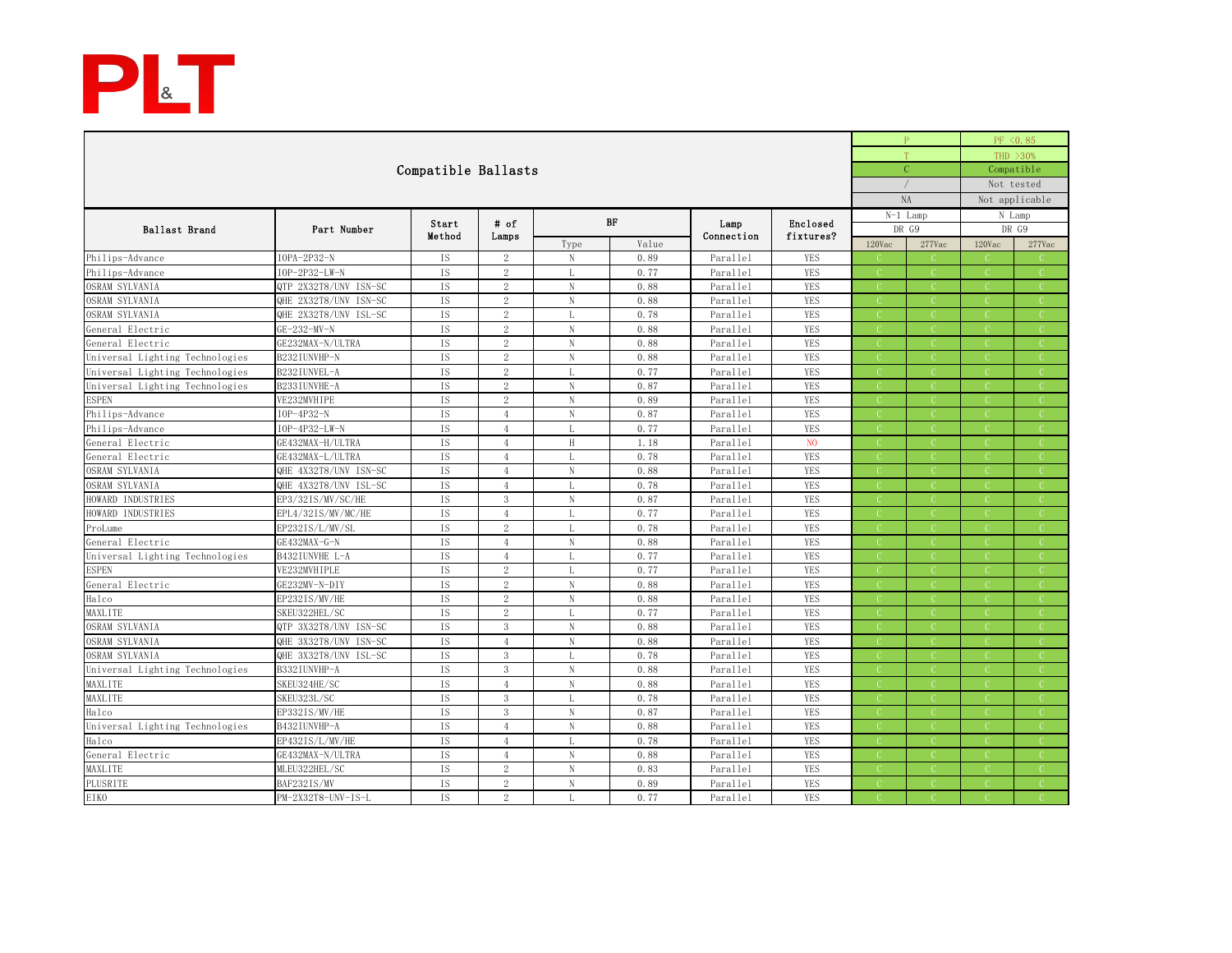

|                                 |                           |           |                |             |       |            |                |                     | $\mathbf{P}$  |            | PF <0.85       |
|---------------------------------|---------------------------|-----------|----------------|-------------|-------|------------|----------------|---------------------|---------------|------------|----------------|
|                                 |                           |           |                |             |       |            |                |                     | T             |            | THD >30%       |
| Compatible Ballasts             |                           |           |                |             |       |            |                |                     |               | Compatible |                |
|                                 |                           |           |                |             |       |            |                |                     |               |            | Not tested     |
|                                 |                           |           |                |             |       |            |                |                     | <b>NA</b>     |            | Not applicable |
| Lamp                            |                           |           |                |             |       |            |                |                     |               | N Lamp     |                |
| Ballast Brand                   | Part Number               | Start     | $#$ of         |             | BF    |            | Enclosed       | $N-1$ Lamp<br>DR G9 |               | DR G9      |                |
|                                 |                           | Method    | Lamps          | Type        | Value | Connection | fixtures?      | 120Vac              | 277Vac        | 120Vac     | 277Vac         |
| HOWARD INDUSTRIES               | EPL3/32IS/MV/SC/HE        | <b>IS</b> | 3              | L           | 0.78  | Parallel   | <b>YES</b>     |                     |               |            |                |
| PLUSRITE                        | BAF332IS/MV               | IS        | 3              | $\,$ N      | 0.88  | Parallel   | <b>YES</b>     | <b>C</b>            | C.            | -C         |                |
| TCP                             | E3P32ISUNVE               | <b>IS</b> | 3              | $\mathbf N$ | 0.88  | Parallel   | <b>YES</b>     |                     |               |            |                |
| TCP                             | E4P32ISUNVE               | <b>IS</b> | $\overline{4}$ | $\mathbf N$ | 0.88  | Parallel   | <b>YES</b>     | $\mathbb{C}$        | $\mathbb{C}$  |            |                |
| HOWARD INDUSTRIES               | EP4/32IS/MV/MC/HE         | <b>IS</b> | $\overline{4}$ | $\mathbf N$ | 0.88  | Parallel   | <b>YES</b>     |                     | -C            |            |                |
| HOWARD INDUSTRIES               | EP2/32IS/MV/MC/HE         | IS        | $\overline{2}$ | $\mathbf N$ | 0.89  | Parallel   | <b>YES</b>     |                     |               |            |                |
| HOWARD INDUSTRIES               | EP3 / 32IS / MV / MC / HE | <b>IS</b> | 3              | $_{\rm N}$  | 0.88  | Parallel   | <b>YES</b>     | -C                  | -C            |            |                |
| WORK HORSE                      | WHSG3-UNV-T8-IS           | <b>IS</b> | 3              | $\mathbf N$ | 0.99  | Parallel   | <b>YES</b>     |                     |               |            |                |
| <b>WORK HORSE</b>               | WHSG4-UNV-T8-IS           | <b>IS</b> | $\overline{4}$ | $\,$ N      | 0.96  | Parallel   | <b>YES</b>     | C                   | $\subset$     |            |                |
| <b>SUNPARK</b>                  | U-2/32ISE-LBF             | <b>IS</b> | $\,2$          | L           | 0.78  | Parallel   | <b>YES</b>     |                     |               |            |                |
| <b>SUNPARK</b>                  | U-3/32ISE                 | <b>IS</b> | 3              | $\mathbf N$ | 0.88  | Parallel   | <b>YES</b>     |                     |               |            |                |
| <b>SUNPARK</b>                  | U-4/32IS HP, F            | IS        | $\overline{4}$ | $\mathbf N$ | 0.88  | Parallel   | <b>YES</b>     |                     |               |            |                |
| SUNPARK                         | U-4/32ISE-LBF             | <b>IS</b> | $\overline{4}$ | L           | 0.77  | Parallel   | <b>YES</b>     |                     |               |            |                |
| EIKO                            | PM-2X32T8-UNV-IS          | IS        | 2              | $\,$ N      | 0.87  | Parallel   | <b>YES</b>     | -C                  | -C            | -0         |                |
| <b>KEYSTONE</b>                 | KTEB-332-UV-IS-N-P        | <b>IS</b> | 3              | N           | 0.87  | Parallel   | <b>YES</b>     |                     |               |            |                |
| Halco                           | EP232IS/L/MV/HE           | <b>IS</b> | $\,2\,$        | L           | 0.78  | Parallel   | <b>YES</b>     | $\subset$           | $\mathcal{C}$ |            |                |
| Halco                           | EP332IS/L/MV/HE           | IS        | $\mathbf{3}$   | L           | 0.78  | Parallel   | <b>YES</b>     |                     |               |            |                |
| Halco                           | EP432IS/120/MC            | IS        | $\overline{4}$ | $\mathbf N$ | 0.88  | Parallel   | <b>YES</b>     |                     |               |            |                |
| Universal Lighting Technologies | B232IUNVHP-B              | IS        | 2              | $\,$ N      | 0.88  | Parallel   | <b>YES</b>     | C                   | -C            | -C         |                |
| HATCH                           | HL232BIS/UV/HE/W          | IS        | $\overline{2}$ | $\mathbf N$ | 0.9   | Parallel   | <b>YES</b>     |                     |               |            |                |
| ARCATA                          | ACT 3P32ISUNVLE           | <b>IS</b> | 3              | L           | 0.78  | Parallel   | <b>YES</b>     | -C                  | <b>C</b>      | -C         |                |
| LIGHTING PRODUCTS LIMITED       | EB-332EBF-UV-TP-HE        | IS        | 3              | L           | 0.78  | Parallel   | <b>YES</b>     |                     | -C            |            |                |
| Plusrite                        | BAF332IS/MV/L             | IS        | 3              |             | 0.78  | Parallel   | <b>YES</b>     |                     |               |            |                |
| Plusrite                        | BAF432IS/MV               | <b>IS</b> | $\overline{4}$ | $\mathbf N$ | 0.88  | Parallel   | <b>YES</b>     |                     |               |            |                |
| Plusrite                        | BAF432IS/MV/L             | <b>IS</b> | $\overline{4}$ | L           | 0.78  | Parallel   | <b>YES</b>     |                     |               |            |                |
| Watran                          | DB-232N-MV-TP-HE          | IS        | $\overline{2}$ | $\mathbf N$ | 0.87  | Parallel   | <b>YES</b>     | -C.                 | $\mathbb{C}$  | -C         |                |
| Watran                          | DB-332N-MV-TP-HE          | <b>IS</b> | 3              | N           | 0.87  | Parallel   | <b>YES</b>     |                     |               |            |                |
| Watran                          | DB-432N-MV-TP-HE          | <b>IS</b> | $\overline{4}$ | $_{\rm N}$  | 0.87  | Parallel   | <b>YES</b>     |                     | $\mathcal{C}$ |            |                |
| Watran                          | DB-432L-MV-TP-HE          | <b>IS</b> | $^{4}$         | L           | 0.77  | Parallel   | <b>YES</b>     | -C                  | -C            |            |                |
| Watran                          | DB-232N-MV-TP-HE (SC)     | <b>IS</b> | $\overline{2}$ | N           | 0.87  | Parallel   | <b>YES</b>     |                     |               |            |                |
| ACT                             | ACT 2P32ISUNVE            | IS        | $\mathbf{2}$   | $\,$ N      | 0.89  | Parallel   | <b>YES</b>     | -C.                 | -C            | -C         | - 0            |
| ANTRON ELECTRONICS              | A32T8MICLO                | IS        | 2              | L           | 0.78  | Parallel   | <b>YES</b>     |                     |               |            |                |
| OSRAM SYLVANIA                  | QTP 2X32T8/UNV ISL-SC     | IS        | $\,2\,$        | L           | 0.78  | Parallel   | <b>YES</b>     | -C                  | $\mathcal{C}$ | -C         |                |
| Philips-Advance                 | IOPA-4P32-SC              | IS        | $\overline{4}$ | $\mathbf N$ | 0.92  | Parallel   | <b>YES</b>     |                     | $\mathcal{C}$ |            |                |
| Universal Lighting Technologies | B432IUNVHE-A              | IS        | $\overline{4}$ | $\mathbf N$ | 0.87  | Parallel   | <b>YES</b>     |                     |               |            |                |
| Universal Lighting Technologies | B432IUNVHEH-E             | IS        | $\overline{4}$ | $\,$ H      | 1.15  | Parallel   | N <sub>0</sub> | C                   | -C            | -C         |                |
| General Electric                | GE332MAXP-L/ULTRA         | IS        | $\sqrt{3}$     | L           | 0.77  | Parallel   | <b>YES</b>     |                     | -C            |            |                |
| General Electric                | GE232MAX-G-N              | IS        | $\,2\,$        | $\mathbf N$ | 0.88  | Parallel   | <b>YES</b>     | -C                  | <b>C</b>      | -C         |                |
| Cooper Lighting                 | CL-432ISUNV-R1-B          | <b>IS</b> | $\overline{4}$ | H           | 1.18  | Parallel   | N <sub>O</sub> |                     |               |            |                |